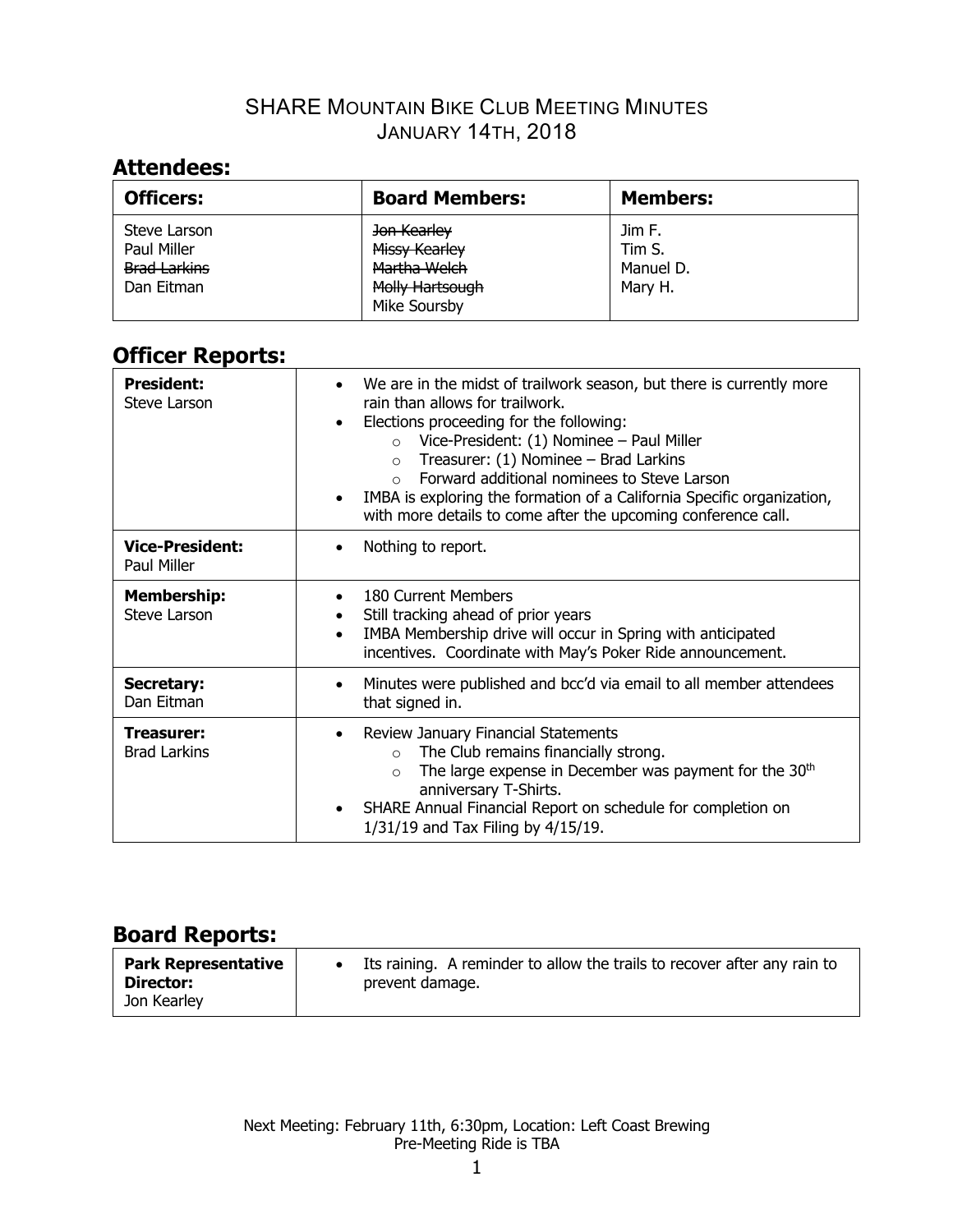| <b>Volunteer/Bell</b><br><b>Coordinator</b><br>Martha Welch       | Current inventory stands as before. Additional bells to be provided as<br>$\bullet$<br>the parks seek to replenish their supply.<br>Manuel D. asked if the bell program could be self-financed through<br>$\bullet$<br>means other than grants and use of membership dues. Phase II of<br>the bell program and other means of financial support to be<br>coordinated with Martha W., Mike S., and Manuel D.                                                                                                                                                                                                                                                                                                                                                                                                                                                                                                                                                                                                                                                                                                                                |
|-------------------------------------------------------------------|--------------------------------------------------------------------------------------------------------------------------------------------------------------------------------------------------------------------------------------------------------------------------------------------------------------------------------------------------------------------------------------------------------------------------------------------------------------------------------------------------------------------------------------------------------------------------------------------------------------------------------------------------------------------------------------------------------------------------------------------------------------------------------------------------------------------------------------------------------------------------------------------------------------------------------------------------------------------------------------------------------------------------------------------------------------------------------------------------------------------------------------------|
| <b>Event/Activities</b><br><b>Coordinator:</b><br>Molly Hartsough | Not present. No report.                                                                                                                                                                                                                                                                                                                                                                                                                                                                                                                                                                                                                                                                                                                                                                                                                                                                                                                                                                                                                                                                                                                    |
| <b>Communications</b><br><b>Director:</b><br>Vacant               | Vacant position.<br>Need Identified: Aggregate list of all upcoming government and land<br>management meetings to empower membership to make their voices<br>and concerns heard. Mike S. (thinkmtbclub@qmail.com) to act as the<br>contact point to gather all meeting information for the next three<br>months.<br>Need Identified: Outreach via social media and increase participation<br>$\bullet$<br>in monthly SHARE meeting and other advocacy groupsfor those who<br>can't make the government/land manager meetings.<br>Need Identified: Central "clearing house" to provide a listing of<br>$\bullet$<br>trailwork days, outreach events, advocacy opportunities, and similar.<br>Jim F. has created a Facebook Page for the county's Trailwork<br>$\bullet$<br>coordinators to share resources and leverage volunteers. Can<br>Trailwork and Advocacy opportunities be posted to Trailforks and MTB<br>Project?<br>The Challenge: the MTB community is by its very nature territorial and<br>$\bullet$<br>historically only turns out when assets are lost. Turnout for advocacy<br>and increased access has been poor at best. |
| Sponsorship<br><b>Coordinator:</b><br>Mike Soursby                | Mike S. will reach out to current sponsors in advance of upcoming<br>$\bullet$<br>IMBA membership drive and SHARE Poker Ride.<br>Will reach out to Bosch to re-establish contact.                                                                                                                                                                                                                                                                                                                                                                                                                                                                                                                                                                                                                                                                                                                                                                                                                                                                                                                                                          |

# **Park/Area Reports:**

| <b>Crystal Cove</b>       | Brad Larkins working with Shimano for a Trailwork day on Friday,<br>$\bullet$<br>2/22/19. Opportunity is for work on BFI. The backup plan is to work<br>in Whiting. |
|---------------------------|---------------------------------------------------------------------------------------------------------------------------------------------------------------------|
| <b>LCWP</b>               | Nothing new to report. Trail stewardship opportunities available as<br>$\bullet$<br>listed on OC Parks website and Laguna Coast Foundation Website.                 |
| <b>Aliso/Wood Canyons</b> | Nothing new to report.                                                                                                                                              |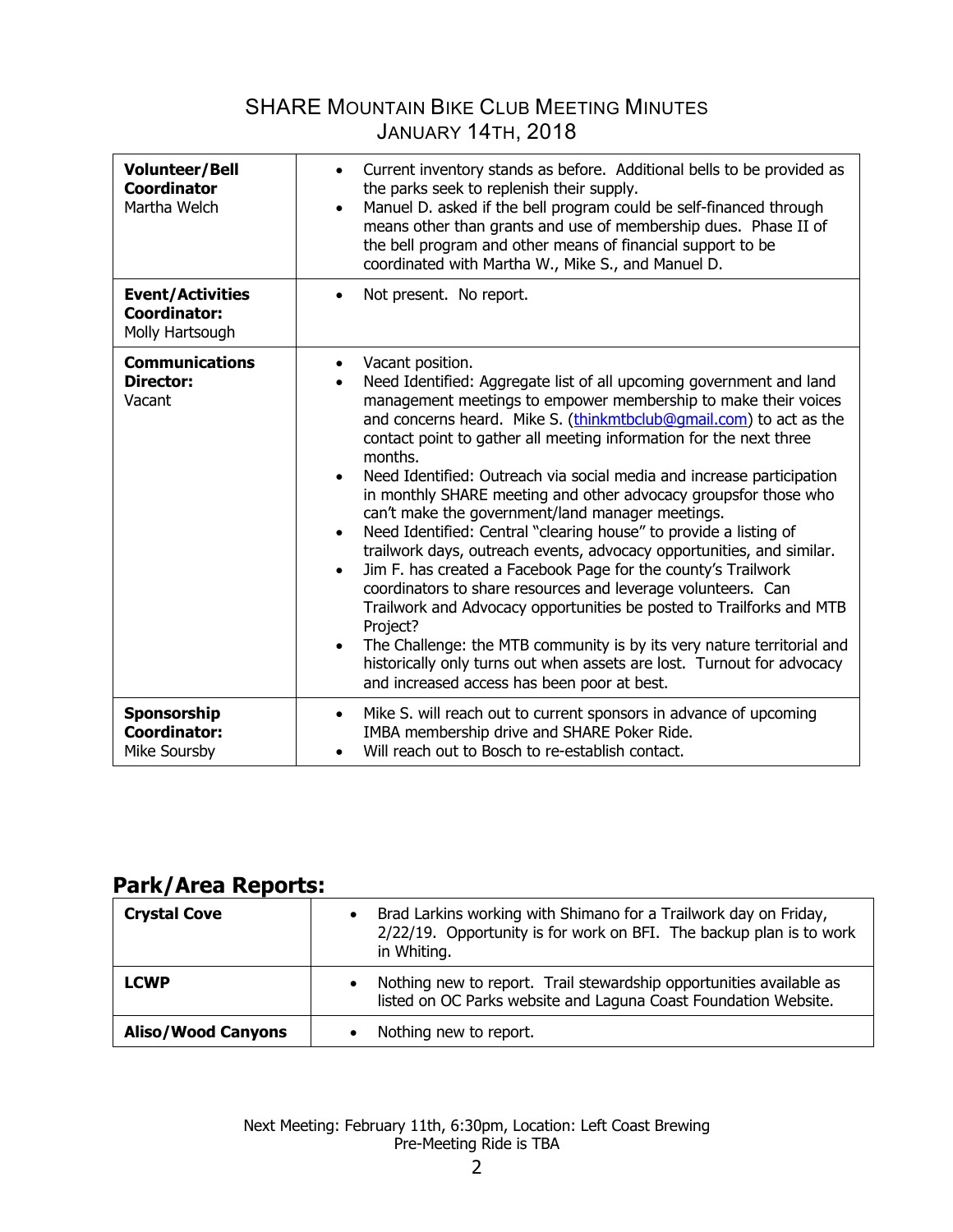| <b>Whiting Ranch</b> | Provide bells in addition to those discussed in December to top off<br>$\bullet$<br>stock. Obtain from Storage and distribute.<br>The El Toro MTB team will be assisting the OC Parks led Trail Work<br>$\bullet$<br>Day on 2/9. Sign up and assist through OC Parks Website. |
|----------------------|-------------------------------------------------------------------------------------------------------------------------------------------------------------------------------------------------------------------------------------------------------------------------------|
| <b>Santiago Oaks</b> | Nothing new to report.<br>$\bullet$                                                                                                                                                                                                                                           |
| <b>Peters Canyon</b> | Nothing new to report.                                                                                                                                                                                                                                                        |
| O'Neill              | Provide bells in addition to those discussed in December to top off<br>$\bullet$<br>stock. Obtain from Storage and distribute.                                                                                                                                                |
| <b>IOSP/IRC</b>      | Nothing new to report.<br>$\bullet$                                                                                                                                                                                                                                           |
| <b>Caspers</b>       | Nothing new to report.<br>$\bullet$                                                                                                                                                                                                                                           |
| <b>Chino Hills</b>   | Nothing new to report.                                                                                                                                                                                                                                                        |
| <b>San Onofre</b>    | Nothing new to report.                                                                                                                                                                                                                                                        |
| <b>Other Areas</b>   | Nothing new to report.                                                                                                                                                                                                                                                        |

# **Old Business:**

- 1) SHARE participation in The Path podcast about trail advocacy issues.
- 2) Additional podcast opportunities to discuss trail access and advocacy.

#### **New Business:**

- 1) Communications Director Is Social Media separate from Webmaster?
	- a. No. Social Media and Webmaster currently overlap.
- 2) Elections Treasurer and Vice President Positions are up for election this year.
	- a. Refer to President's Report. Current nominees for Vice President and Treasurers are the incumbents.
- 3) How does SHARE and NICA leverage our shared goals and common interests?
	- a. SHARE (via Steve Larson) to reach out to Matt G. for more active participation in NICA.
		- b. There is currently no race venue in Orange County.
		- c. Opportunities to leverage NICA's enthusiasm and SHARE's knowledge of the issues and process are to be identified.
		- d. Current NICA participation in advocacy is limited to trailwork days due to the political contraints.
		- e. However, with the increased voices of NICA, SHARE (and other organizations) seeking to open areas with existing trails to full-time public use and establishment of new trails becomes more of a possibility.
- 4) June Camping Trip Cuyamaca since Idyllwild trails are closed?
	- a. SHARE June Camping Trip to occur @ Cuyamaca
- 5) SHARE Poker Ride It's never too early to start planning.

# **Roundtable:**

Next Meeting: February 11th, 6:30pm, Location: Left Coast Brewing Pre-Meeting Ride is TBA